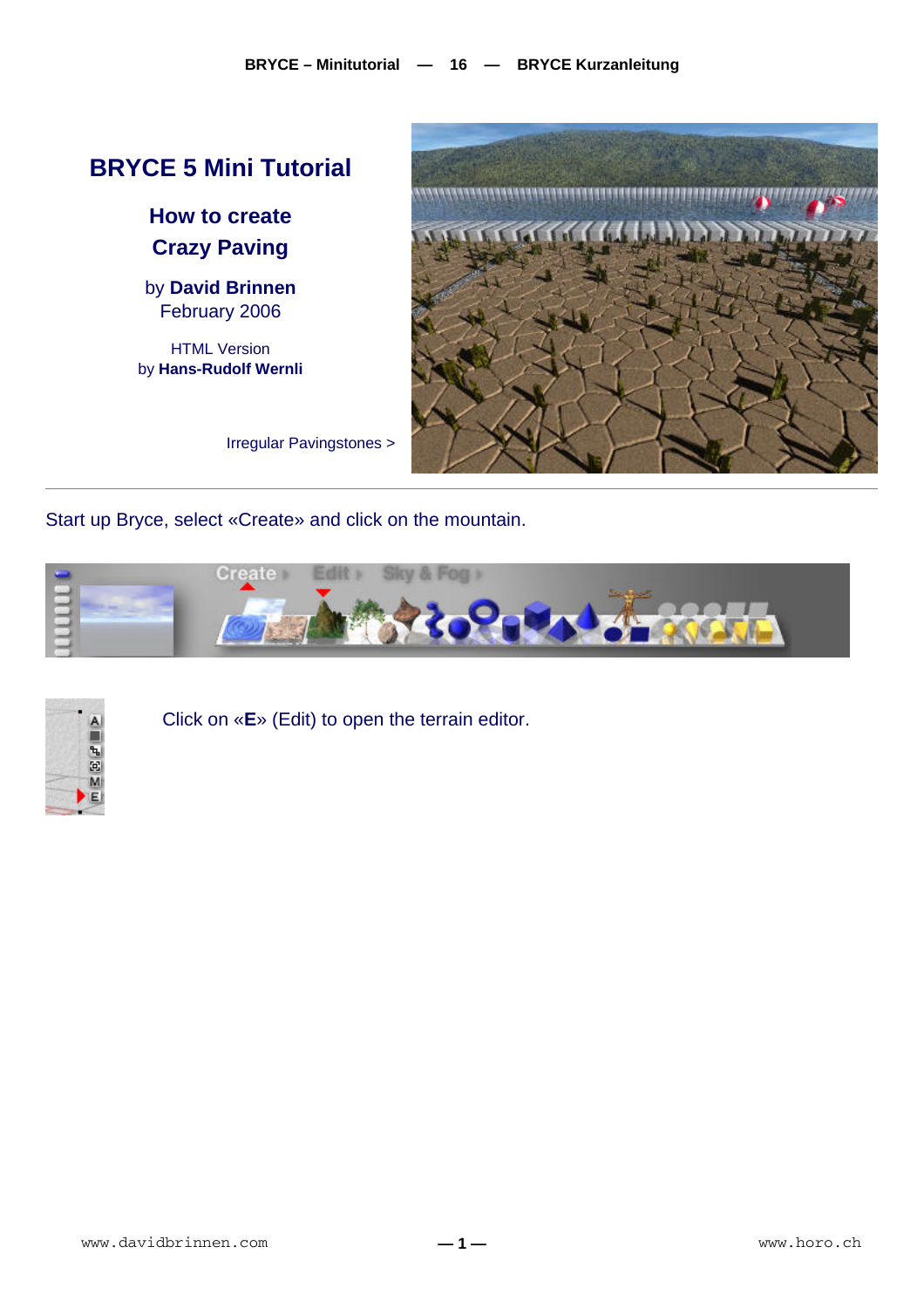

Change the resolution from the standard «128 - normal» (Bryce 5.0) or «512 - ultra-fine» (Bryce 5.5) to «1024 - massive resolution».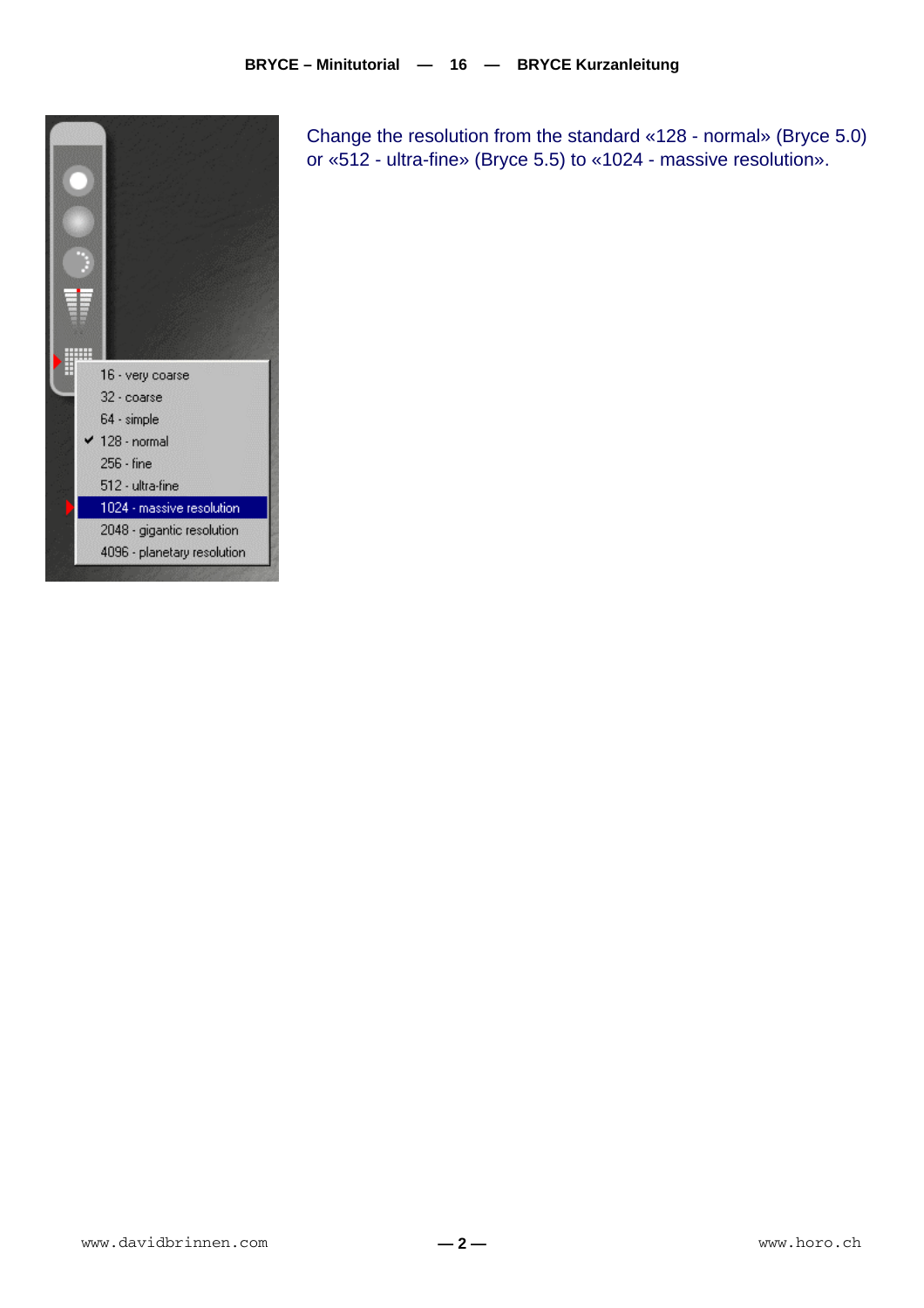

Click on the small white downward arrow next to «Fractal» and select «Mud Cracks» from the drop down menu (last entry).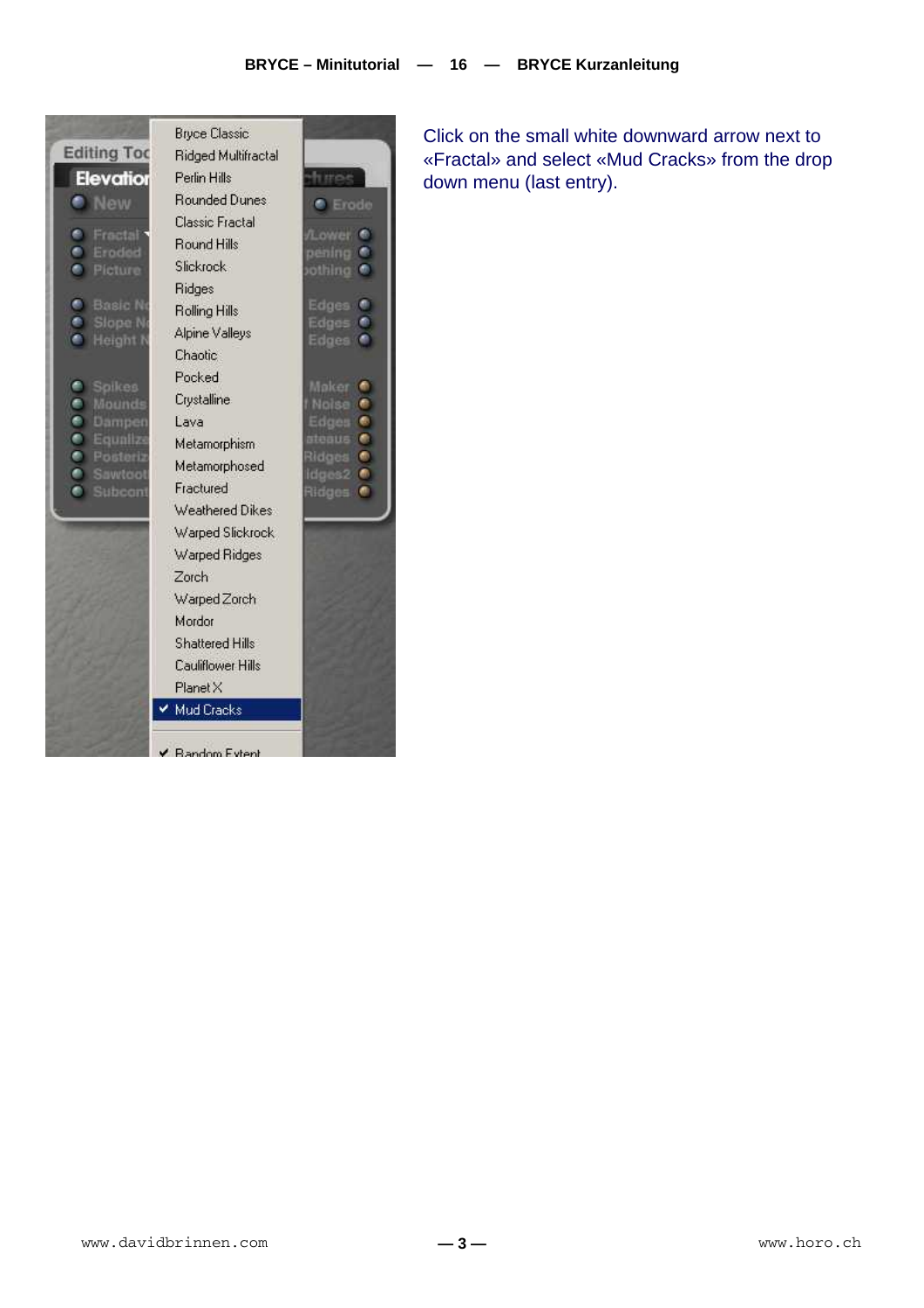

Now click on «Fractal» until you get a fine pattern, something as shown at left, wich was obtained after the fifth or sixth click.



Click on the «Filtering» tab in the Terrain Editing Tools window. Move the mouse pointer into the left picture. This picture is a histogram and shows in the horizontal direction the brightness distribution from black to white for the input picture and in the vertical direction the brightness distribution from black to white for the filtered picture.

The mouse pointer changes into a pencil. Draw a small rectangle with it. How this works is best discovered by experimenting. The result should look similar to what is shown in the picture here. When done, click on «Apply».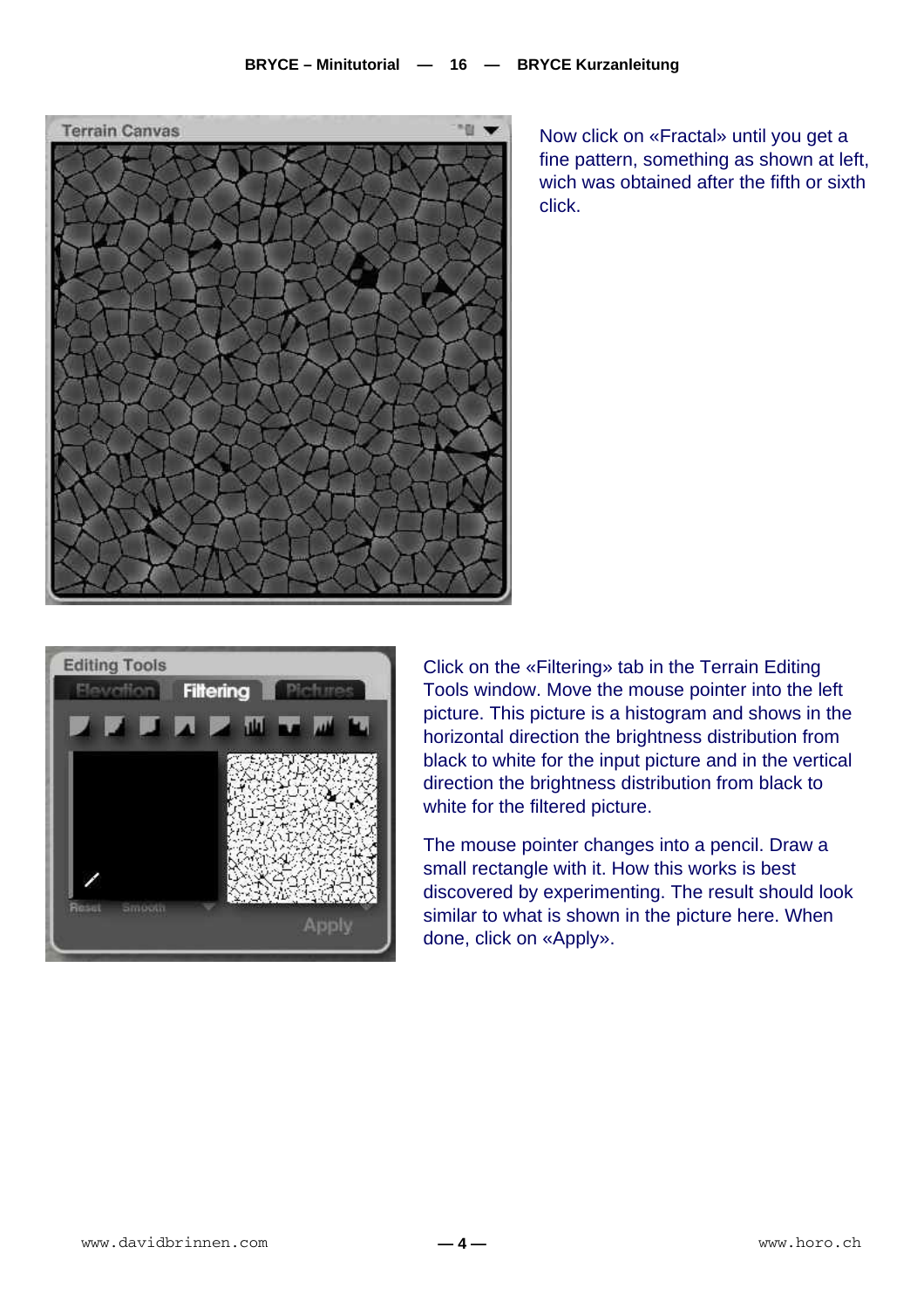

Now, click on the «Elevation» tab. The control buttons that will be needed are marked with red arrows.

First thing to do is to click on «Invert» to swap the bright and dark parts of the picture.



Click twice or three times on the «Subcontours» button to make the bright lines between the black faces thinner.

If necessary, click again on the button.

If you overdid it, you can go back one step with [Ctrl][z]. The picture shows, what should be obtained by this.